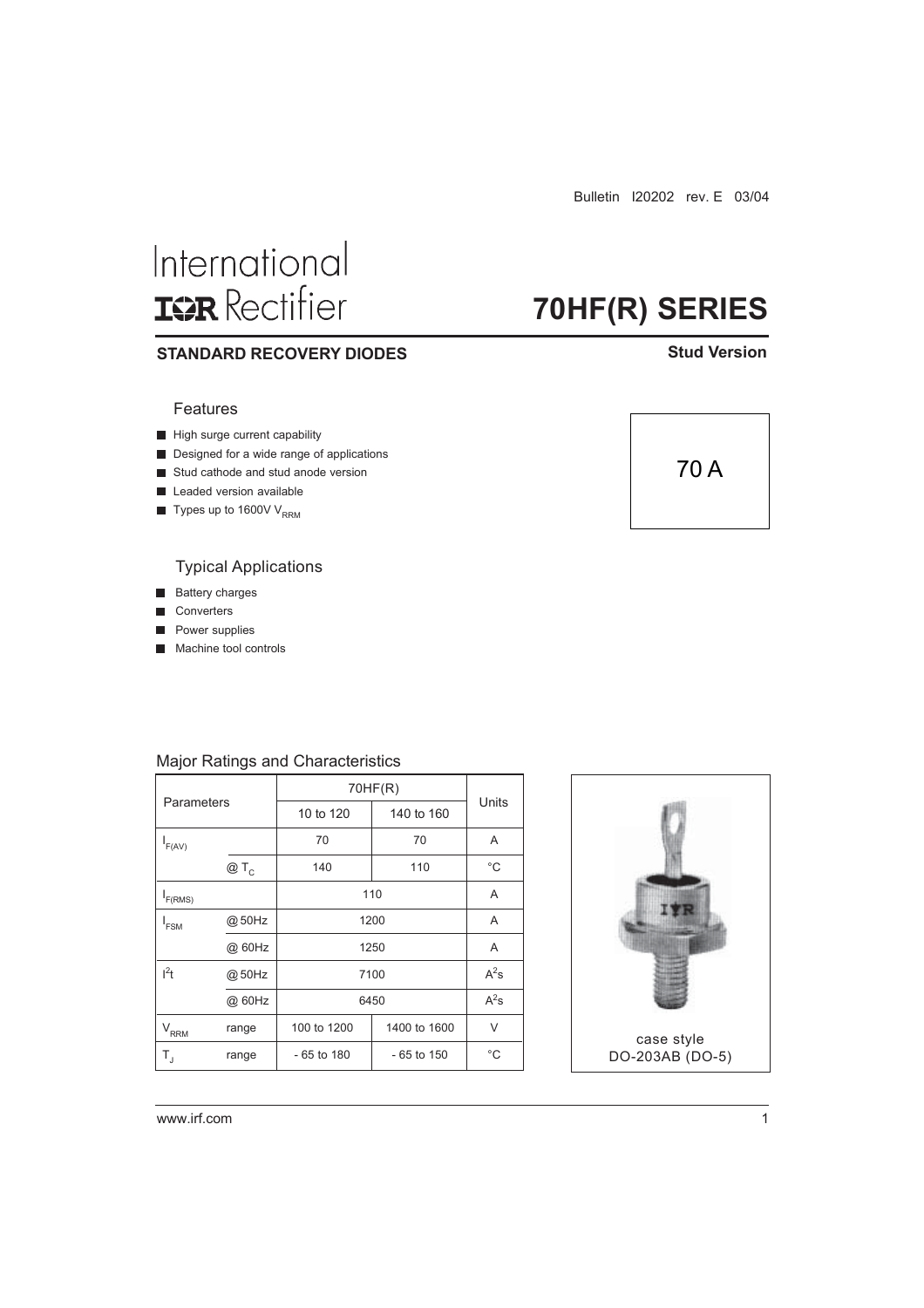# **70HF(R) Series**

## **ELECTRICAL SPECIFICATIONS**

## Voltage Ratings

| Type number | Voltage<br>Code | $V_{RRM}$ , maximum<br>repetitive peak<br>reverse voltage<br>V | $V_{RSM}$ , maximum non-<br>repetitive peak<br>reverse voltage<br>V | $V_{R(BR)}$ , minimum<br>avalanche<br>voltage<br>V | $I_{RRM}$ max.<br>$\textcircled{a}$ T <sub>J</sub> = T <sub>J</sub> max.<br>mA |
|-------------|-----------------|----------------------------------------------------------------|---------------------------------------------------------------------|----------------------------------------------------|--------------------------------------------------------------------------------|
|             | 10              | 100                                                            | 200                                                                 | 200                                                | 15                                                                             |
|             | 20              | 200                                                            | 300                                                                 | 300                                                |                                                                                |
|             | 40              | 400                                                            | 500                                                                 | 500                                                |                                                                                |
|             | 60              | 600                                                            | 720                                                                 | 725                                                | 9                                                                              |
| 70HF(R)     | 80              | 800                                                            | 960                                                                 | 950                                                |                                                                                |
|             | 100             | 1000                                                           | 1200                                                                | 1150                                               |                                                                                |
|             | 120             | 1200                                                           | 1440                                                                | 1350                                               |                                                                                |
|             | 140             | 1400                                                           | 1650                                                                | 1550                                               | 4.5                                                                            |
|             | 160             | 1600                                                           | 1900                                                                | 1750                                               |                                                                                |

#### Forward Conduction

| Parameter                                       |                                                             | 70HF(R)      |            | Units          | Conditions                                                                             |                                                                     |                          |
|-------------------------------------------------|-------------------------------------------------------------|--------------|------------|----------------|----------------------------------------------------------------------------------------|---------------------------------------------------------------------|--------------------------|
|                                                 |                                                             | 10 to 120    | 140 to 160 |                |                                                                                        |                                                                     |                          |
| Max. average forward current<br>$I_{F(AV)}$     |                                                             | 70           | 70         |                | 180° conduction, half sine wave                                                        |                                                                     |                          |
| @ Case temperature                              |                                                             | 140          | 110        | °C             |                                                                                        |                                                                     |                          |
| $I_{F(RMS)}$                                    | Max. RMS forward current                                    |              | 110        | A              |                                                                                        |                                                                     |                          |
| $I_{FSM}$                                       | Max. peak, one-cycle forward,                               | 1200         |            |                | $t = 10ms$                                                                             | No voltage                                                          |                          |
|                                                 | non-repetitive surge current                                | 1250<br>1000 |            | $\overline{A}$ | $t = 8.3ms$                                                                            | reapplied                                                           |                          |
|                                                 |                                                             |              |            |                | $t = 10ms$                                                                             | 100% $\rm V_{RRM}$                                                  |                          |
|                                                 |                                                             |              | 1050       |                | $t = 8.3ms$                                                                            | reapplied                                                           | Sinusoidal half wave,    |
| 1 <sup>2</sup> t                                | Maximum <sup>2</sup> t for fusing                           |              | 7100       |                | $t = 10ms$                                                                             | No voltage                                                          | Initial $T_1 = T_1$ max. |
|                                                 |                                                             | 6450         |            | $A^2S$         | $t = 8.3ms$                                                                            | reapplied                                                           |                          |
|                                                 |                                                             |              | 5000       |                | $t = 10ms$                                                                             | 100% $\rm V_{\rm RRM}$                                              |                          |
|                                                 |                                                             |              | 4550       |                | $t = 8.3ms$                                                                            | reapplied                                                           |                          |
| $l^2\sqrt{t}$                                   | Maximum I <sup>2</sup> √t for fusing                        | 71000        |            | $A^2\sqrt{s}$  | $t = 0.1$ to 10ms, no voltage reapplied                                                |                                                                     |                          |
| $V_{F(TO)1}$                                    | Low level value of threshold<br>voltage                     | 0.79         |            | $\vee$         | (16.7% $x \pi x I_{F(AV)} < I < \pi x I_{F(AV)}$ ), $T_J = T_J$ max.                   |                                                                     |                          |
| $V_{F(TO)2}$                                    | High level value of threshold<br>voltage                    | 1.00         |            |                |                                                                                        | $(1 > \pi \times I_{F(AV)})$ , T <sub>1</sub> = T <sub>1</sub> max. |                          |
| Low level value of forward<br>$r_{f1}$          |                                                             | 2.33         |            |                | (16.7% x $\pi$ x $I_{F(AV)}$ < $I < \pi$ x $I_{F(AV)}$ ), $T_J = T_J$ max.             |                                                                     |                          |
|                                                 | slope resistance                                            |              |            |                |                                                                                        |                                                                     |                          |
|                                                 | High level value of forward<br>$r_{f2}$<br>slope resistance |              | 1.53       |                | $(I > \pi x I_{F(AV)}), T_J = T_J$ max.                                                |                                                                     |                          |
|                                                 |                                                             |              |            |                |                                                                                        |                                                                     |                          |
| $\mathsf{V}_{\mathsf{F}\underline{\mathsf{M}}}$ | Max. forward voltage drop                                   | 1.35<br>1.46 |            | V              | $I_{\text{pk}}$ = 220A, T <sub>J</sub> = 25°C, t <sub>p</sub> = 400µs rectangular wave |                                                                     |                          |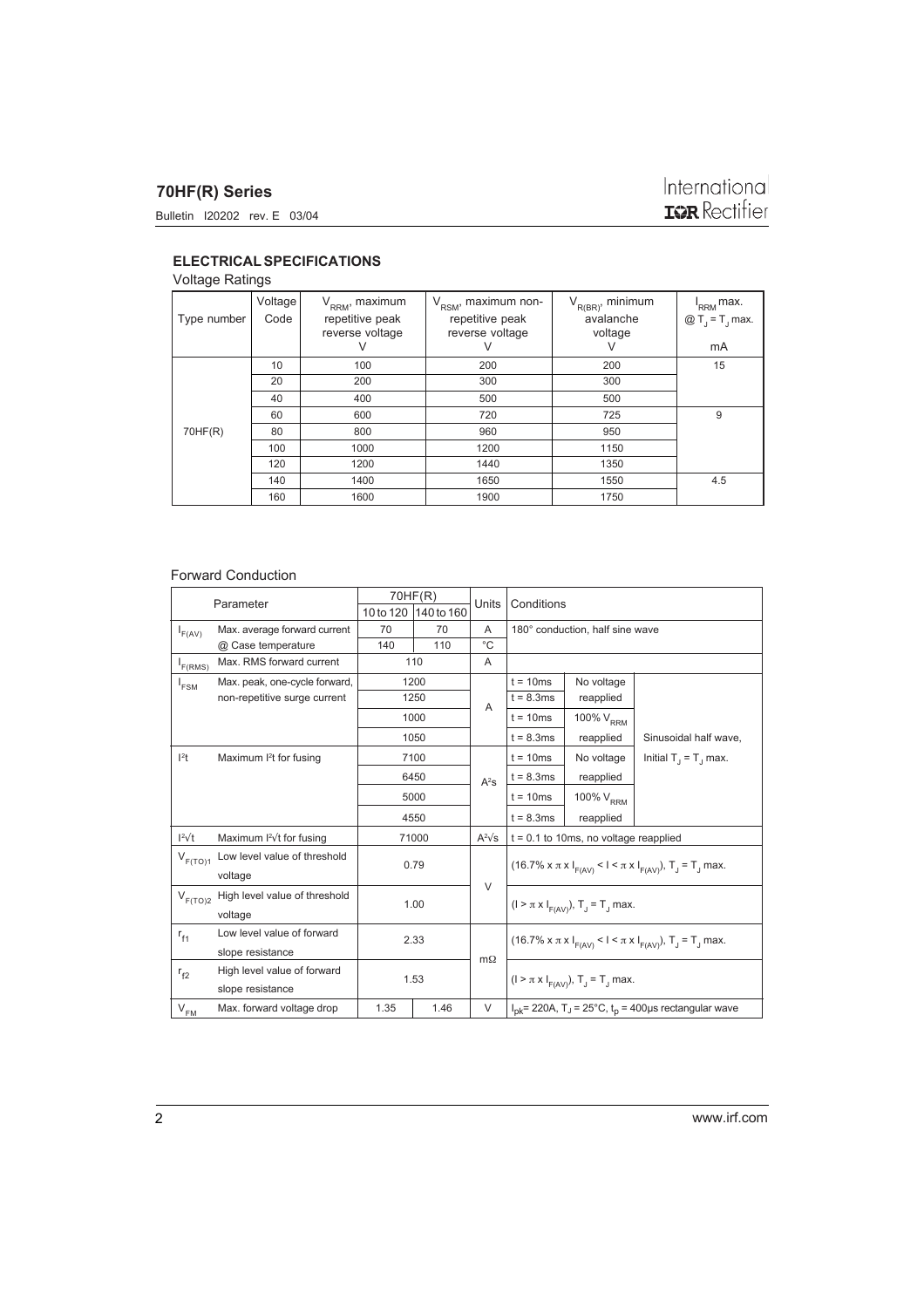#### **70HF(R) Series**

Bulletin I20202 rev. E 03/04

#### Thermal and Mechanical Specifications

| Parameter     |                                           | 70HF(R)        |                |                |                                    |
|---------------|-------------------------------------------|----------------|----------------|----------------|------------------------------------|
|               |                                           | 10 to 120      | 140 to 160     | Units          | Conditions                         |
|               | Max. junction operating temperature range | $-65$ to 180   | $-65$ to $150$ |                |                                    |
| $T_{\sf stg}$ | Max. storage temperature range            | $-65$ to $180$ | $-65$ to $150$ | °C             |                                    |
| $R_{thJC}$    | Max. thermal resistance, junction to case | 0.45           |                |                | DC operation                       |
| $R_{thCS}$    | Max. thermal resistance, case             |                | 0.25           |                | Mounting surface, smooth, flat and |
|               | to heatsink                               |                |                |                | greased                            |
|               | Max. allowed mounting torque $±10\%$      | $2.3 - 3.4$    |                | Nm             | Not lubricated threads             |
|               |                                           | $20 - 30$      |                | $Ibf \cdot in$ |                                    |
| wt            | Approximate weight                        | 17(0.6)        |                | g(oz)          |                                    |
| Case style    |                                           | DO-203AB (DO5) |                |                | See Outline Table                  |

# $\Delta R_{thJC}$  Conduction

(The following table shows the increment of thermal resistence  $R_{th,IC}$  when devices operate at different conduction angles than DC)

|              |      | Conduction angle   Sinusoidal conduction   Rectangular conduction   Units |     | Conditions     |
|--------------|------|---------------------------------------------------------------------------|-----|----------------|
| $180^\circ$  | 0.08 | 0.06                                                                      |     | $T = T$ , max. |
| $120^\circ$  | 0.10 | 0.11                                                                      |     |                |
| $90^{\circ}$ | 0.13 | 0.14                                                                      | K/W |                |
| $60^\circ$   | 0.19 | 0.20                                                                      |     |                |
| $30^{\circ}$ | 0.30 | 0.30                                                                      |     |                |

#### Ordering Information Table